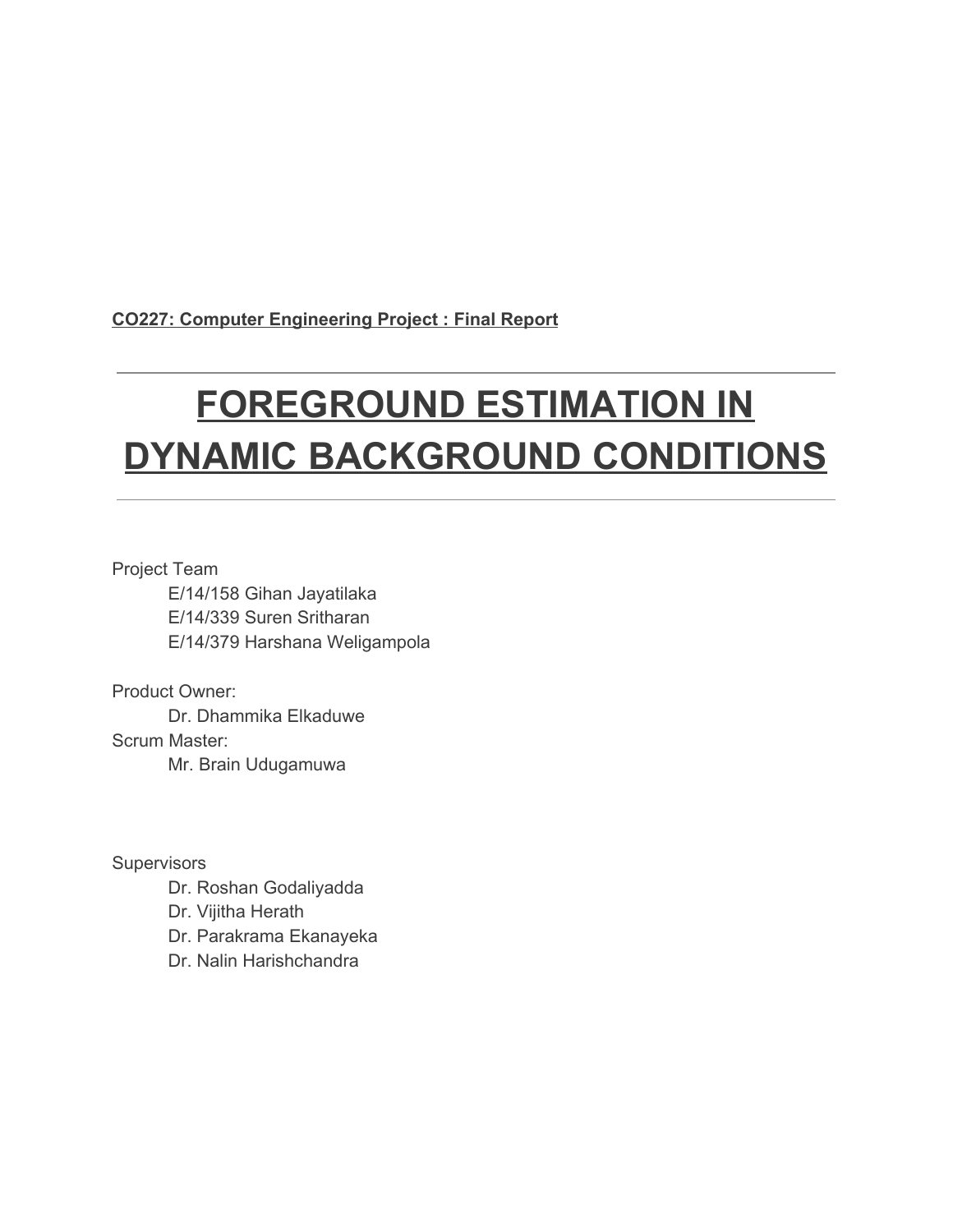# **CONTENTS**

- 1. Introduction and background
- 2. Problem definition and proposed solution
	- 2.1. Problem definition:
	- 2.2. Problem explanation
	- 2.3. Proposed solution
		- 2.3.1. Pixel based adaptive segmentation
		- 2.3.2. Mixture models
			- 2.3.2.1. Expectation Maximization Algorithm
			- 2.3.2.2. Gaussian Mixture Model
			- 2.3.2.2. Cylindrical Mixture Model
		- 2.3.3. Adaptive models
			- 2.3.3.1. AGMM
			- 2.3.3.2. ACMM
		- 2.3.4. RPCA
		- 2.3.5. HVS
- 3. Design and implementation
	- 3.1. Design
	- 3.2. Implementation
- 4. Results
	- 4.1 Results from PBAS
		- 4.1.1. Results from PBAS with a static limit for choosing background
		- 4.1.2. Results from PBAS choosing background with respect to variance
	- 4.2 Results from GMM
	- 4.3. Results from AGMM
		- 4.3.1. Results from text book AGMM
		- 4.3.1. Results from two layer AGMM
	- 4.4. Results from ACMM
	- 4.5. Results from RPCA
	- 4.6. Results from HVS
	- 4.7. Shell application
- 5.Conclusions and future work
	- 5.1. Conclusions
	- 5.2. Future work
- 6. References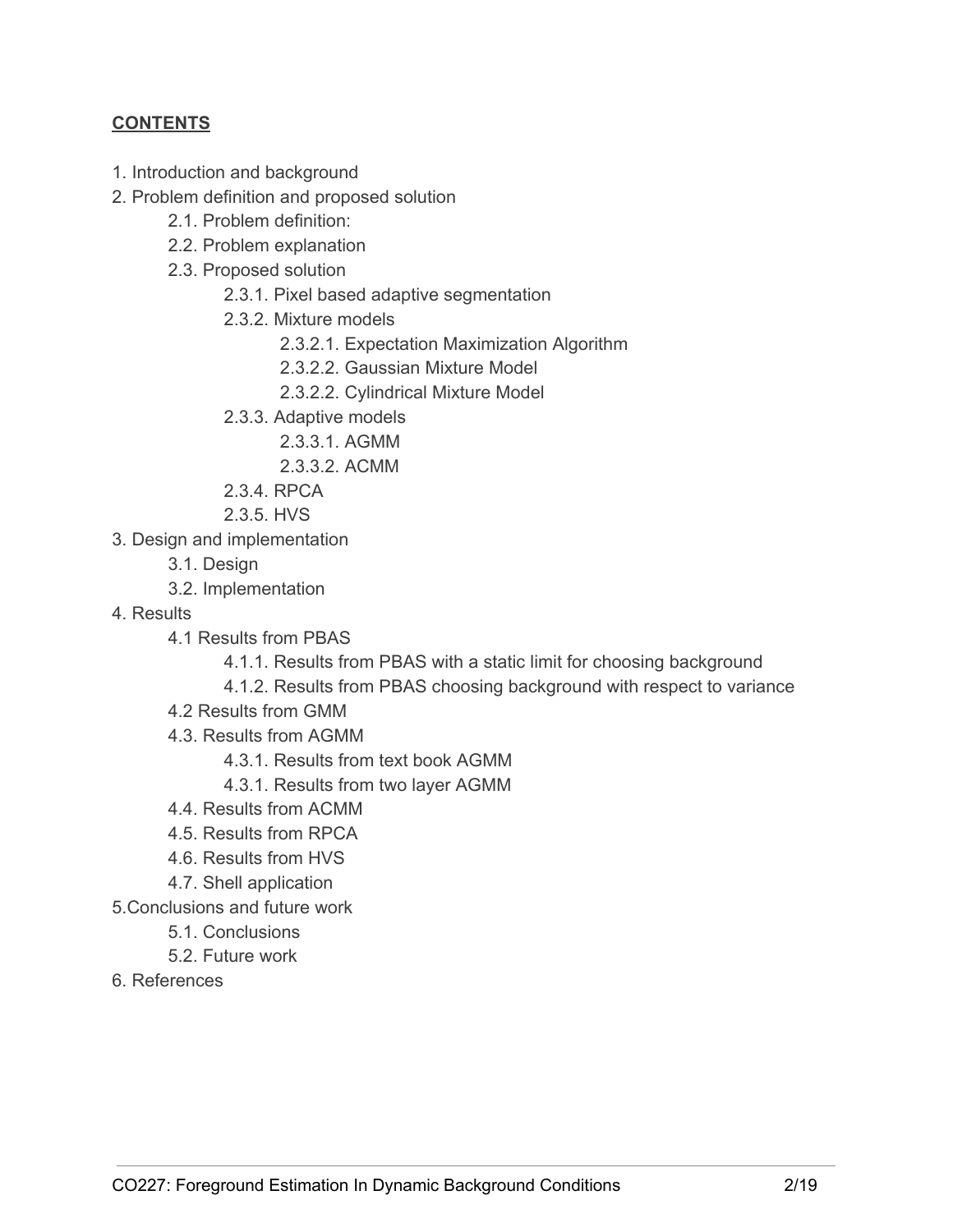# **1. Introduction and background**

Motion detection plays a fundamental function in any object tracking or video surveillance algorithm. Almost all such algorithms begin with motion detection. The initial background removal and foreground detection plays a crucial role in surveillance since the output of all subsequent processing would depend on performance and reliability of the initial algorithm. However, detecting regions of change in images of the same scene is not a straightforward task since it does not only depend on the features of the foreground elements, but also on the characteristics of the background such as, for instance, in the presence of dynamic background elements such as trees.

Therefore our goal was to initially solve the base case scenario with static background and then move onto cases with dynamic background and finally

Our main goal was to detect motion in aquatic based environments which could prove vital for applications such as lifeguards, coastguards, etc.

So, after analyzing previous related approaches, we propose a motion algorithm that successfully deals with all the arisen problems.

Finally, performance evaluation, analysis, and discussion are carried out.

## **2. Problem definition and proposed solution**

## **2.1. Problem definition:**

"Foreground estimation and background subtraction for dynamic background conditions."

## **2.2. Problem explanation**

Every video feed or photograph has two sections as background and foreground. The foreground is the set of areas we are interested in (ex: People, Vehicles) and the background is the complement of it. Even though it is straightforward to detect the foreground in static backgrounds because all that moves is the foreground, it is challenging to detect the foreground in dynamic background conditions such as outdoors where trees shake to wind and aquatic scenes where water ripples.

## **2.3. Proposed solution**

Since there is no clear way of detecting the foreground perfectly on any dynamic background condition, we try to estimate the foreground. The approach is to estimate the probability of every pixel being foreground at a given time and use that probability density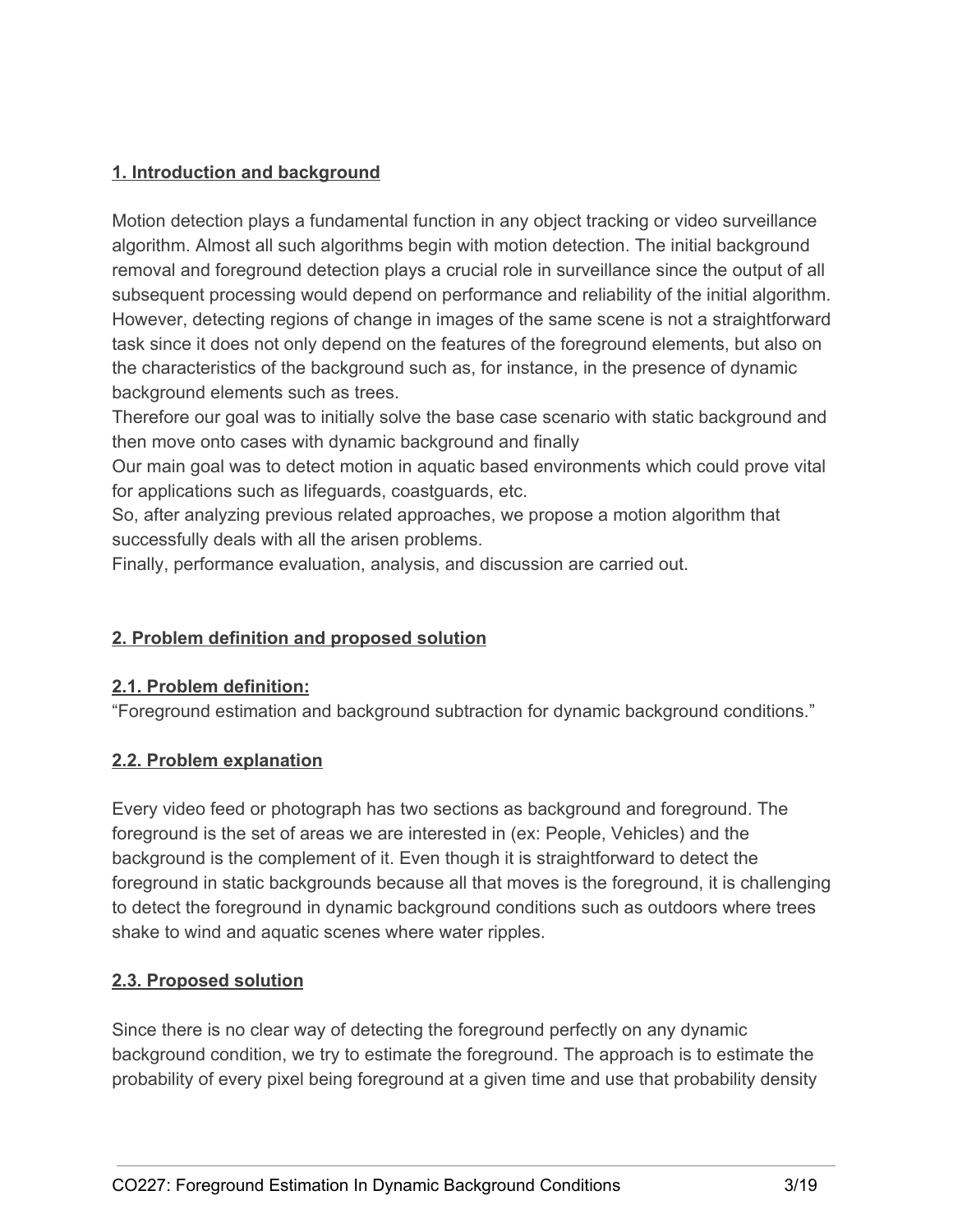distribution as a mask for the video to estimate the foregrounds. There are numerous algorithms already proposed for this problem but they work only on specific conditions. Some work only on constant lighting conditions Some work only on shaking trees, some work only on aquatic scenes.

We try to analyze these algorithms and compare results in this project. This include adding our own improvements to the existing algorithms to improve their accuracy, performance and also to generalize them to work on different conditions. We will be proposing the most general algorithm for the problem. Finally, the solution will be wrapped as a shell application for easy usage.

The algorithms we use are as follows,

- 1. Pixel based adaptive segmentation
- 2. Mixture models
	- a. Gaussian mixture model
	- b. Cylindrical model
- 3. Adaptive mixture models
	- a. Adaptive gaussian mixture model
	- b. Adaptive cylindrical mixture model
- 4. Robust principal component analysis
- 5. Hierarchical Video Segmentation

# **2.3.1. Pixel based adaptive segmentation**

In PBAS several parameters are adaptively adjusted at runtime for each pixel separately. Background model contains N recently observed pixel values,  $B(xi) = {B1(xi), \ldots, Bk(xi), \ldots}$ . , BN(xi)}. Objective is to update these values based on the the decision from the input frame values I(xi) and parameters for each pixel.

Parameters for given pixel are, per-pixel threshold R(xi) and per-pixel learning parameter T(xi). A pixel xi is decided to belong to the background, if its pixel value I(xi) is closer than a certain decision threshold R(xi) to at least #min of the N background values. Thus, the foreground segmentation mask is calculated as,

$$
F(x_i) = \begin{cases} 1 & \# \{dist(I(x_i), B_k(x_i)) < R(x_i) \} < \#_{min} \\ 0 & \text{else} \end{cases}
$$

Here, F = 1 implies foreground. It can thus be seen, that the decision making involves two parameters: (1) The distance threshold R(xi), which is defined for each pixel separately and which can change dynamically; and (2) the minimum number #min, which is a fixed global parameter.

If  $F(xi) = 0$ , the current pixel is adapted to background model with a probability  $p = 1/T(xi)$ . A pixel is adapted by randomly replacing a given pixel in B(xi) set.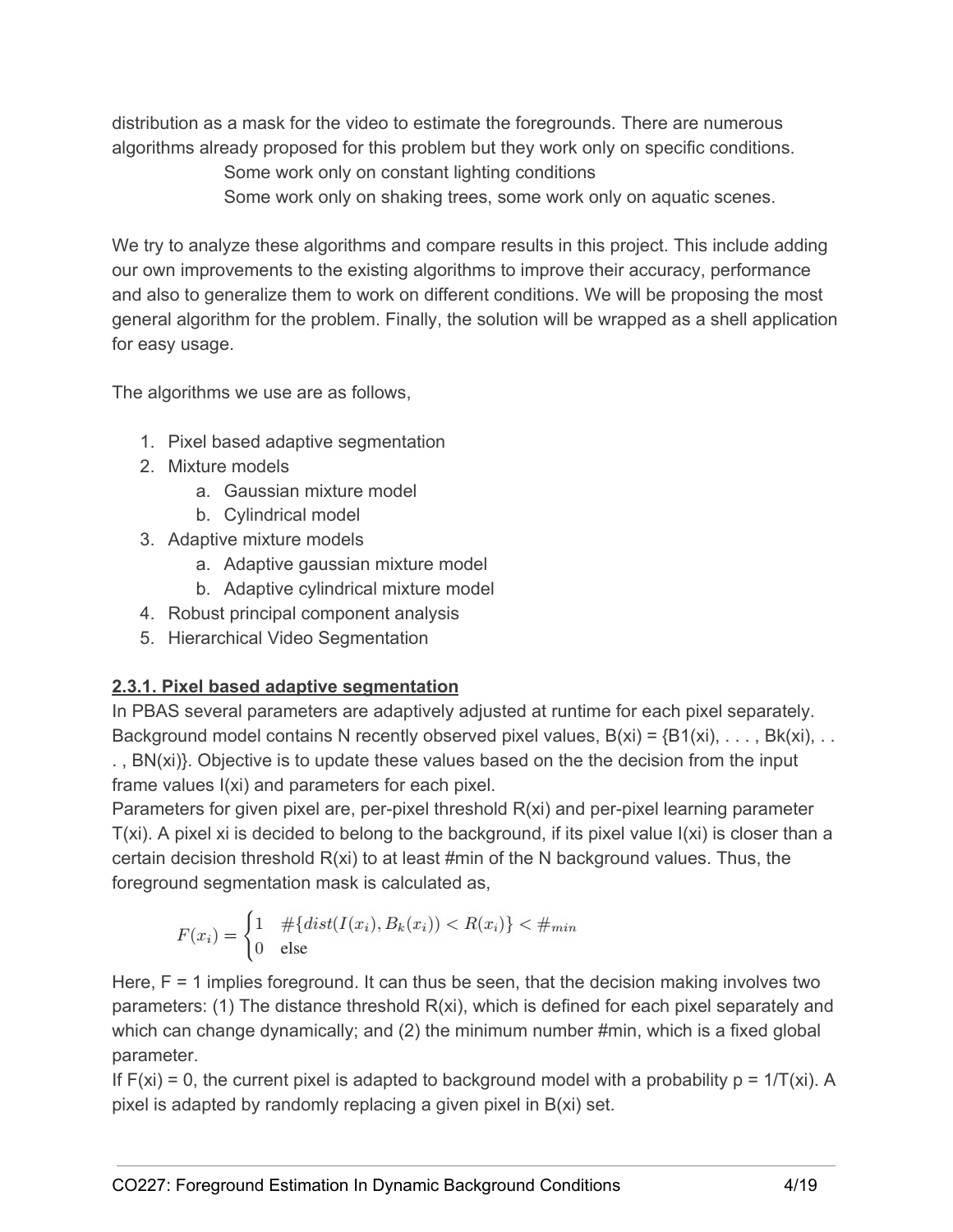R(xi) parameter is updated as,

$$
R(x_i) = \begin{cases} R(x_i) \cdot (1 - R_{inc/dec}), & \text{if } R(x_i) > \bar{d}_{min}(x_i) \cdot R_{scale} \\ R(x_i) \cdot (1 + R_{inc/dec}), & \text{else} \end{cases}
$$

Where Rinc/dec and Rscale are constants. dmin(xi) is the average of minimum distance for I(xi) and Bk(xi) for the past history.

T(xi) is updated as,

$$
T(x_i) = \begin{cases} T(x_i) + \frac{T_{inc}}{\bar{d}_{min}(x_i)}, & \text{if } F(x_i) = 1\\ T(x_i) - \frac{T_{dec}}{\bar{d}_{min}(x_i)}, & \text{if } F(x_i) = 0 \end{cases}
$$

Tinc and Tdec are constants.

# **2.3.2. Mixture models**

In statistics, a mixture model is a probabilistic model for representing the presence of subpopulations within an overall population, without requiring that an observed data set should identify the sub-population to which an individual observation belongs. In foreground estimation problems, every pixel at  $(x,y)$  -  $Pi(x,y)$  at a given time t,  $P(x,y,t)$  is considered to be a mixture of clusters {C1,C2,C3…} by probabilities  $Pr(Pi(x,y,t)=C1,Pr(Pi(x,y,t)=C2,......$ 

These probabilities are estimated using Expectation Maximization (EM) algorithm and then the clusters are split as to background or foreground on their parameters such as variance, normality, entropy.

Finally,  $Pr(Pi(x,y,t))$  belonging to foreground or background is calculated using all these parameters.

# **2.3.2.1. Expectation Maximization Algorithm**

In statistics, an expectation–maximization (EM) algorithm is an iterative method to find maximum likelihood or maximum a posteriori (MAP) estimates of parameters in statistical models, where the model depends on unobserved latent variables. The EM iteration alternates between performing an expectation (E) step, which creates a function for the expectation of the log-likelihood evaluated using the current estimate for the parameters, and a maximization (M) step, which computes parameters maximizing the expected log-likelihood found on the E step.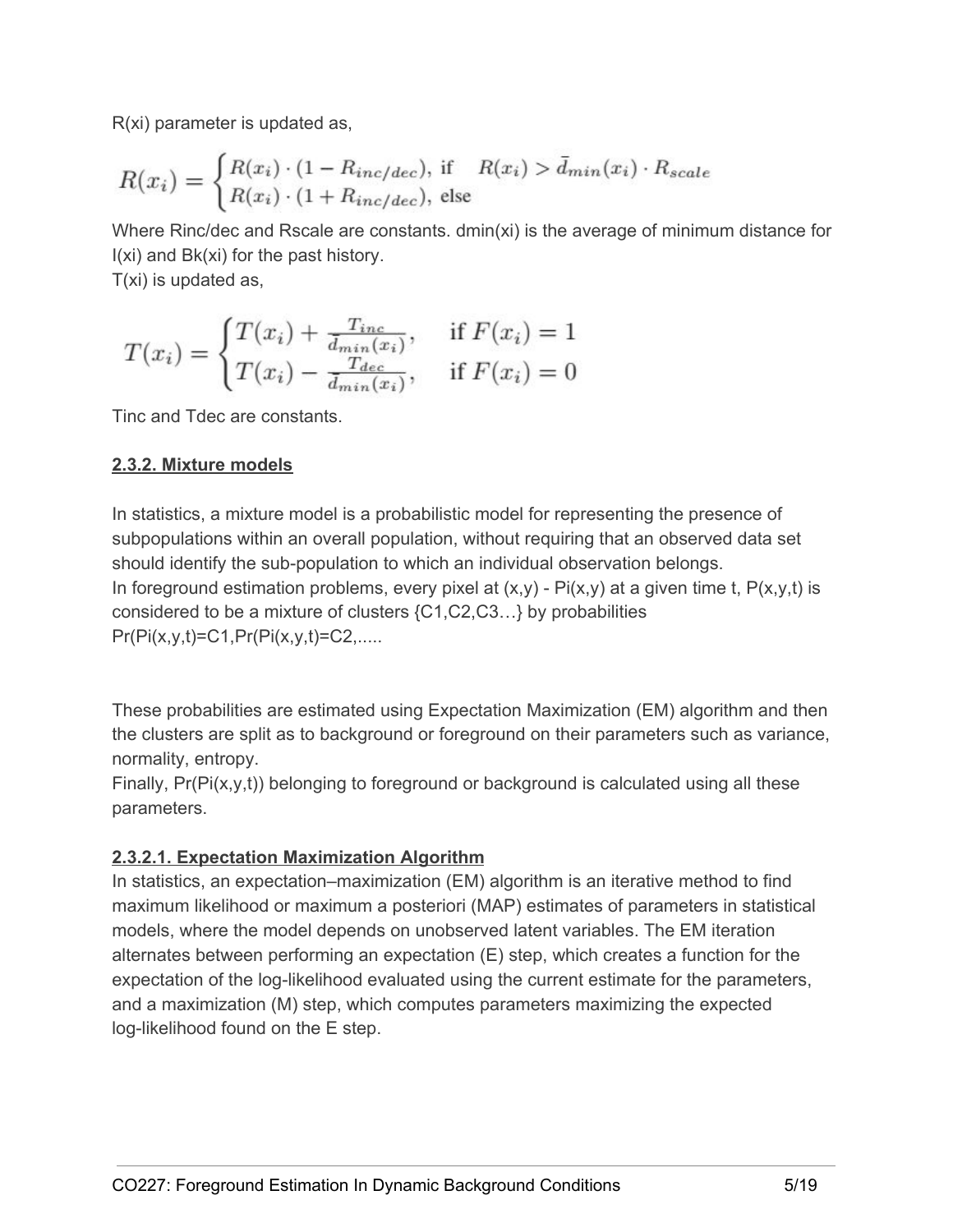# **2.3.2.2. Gaussian Mixture Model**

Here the clusters are assumed to be gaussian. The EM algorithm is initialized with values for the cluster parameters (since this is gaussian, the means and variances). Iteratively the parameters are fit.



# **2.3.2.2. Cylindrical Mixture Model**

Here the probability distributions of clusters is assumed to be cylindrical. The algorithm is similar to GMM.

# **2.3.3. Adaptive models**

The mixture models have a few shortcomings as they cannot handle

Lighting changes

Long term changes of the surrounding

And also the mixture models running on EM algorithm needs to keep track of all the values of the time series of a pixel throughout every iteration.

The adaptive mixture models are the solution to all these problems. They "adapt" the cluster parameters according to every frame.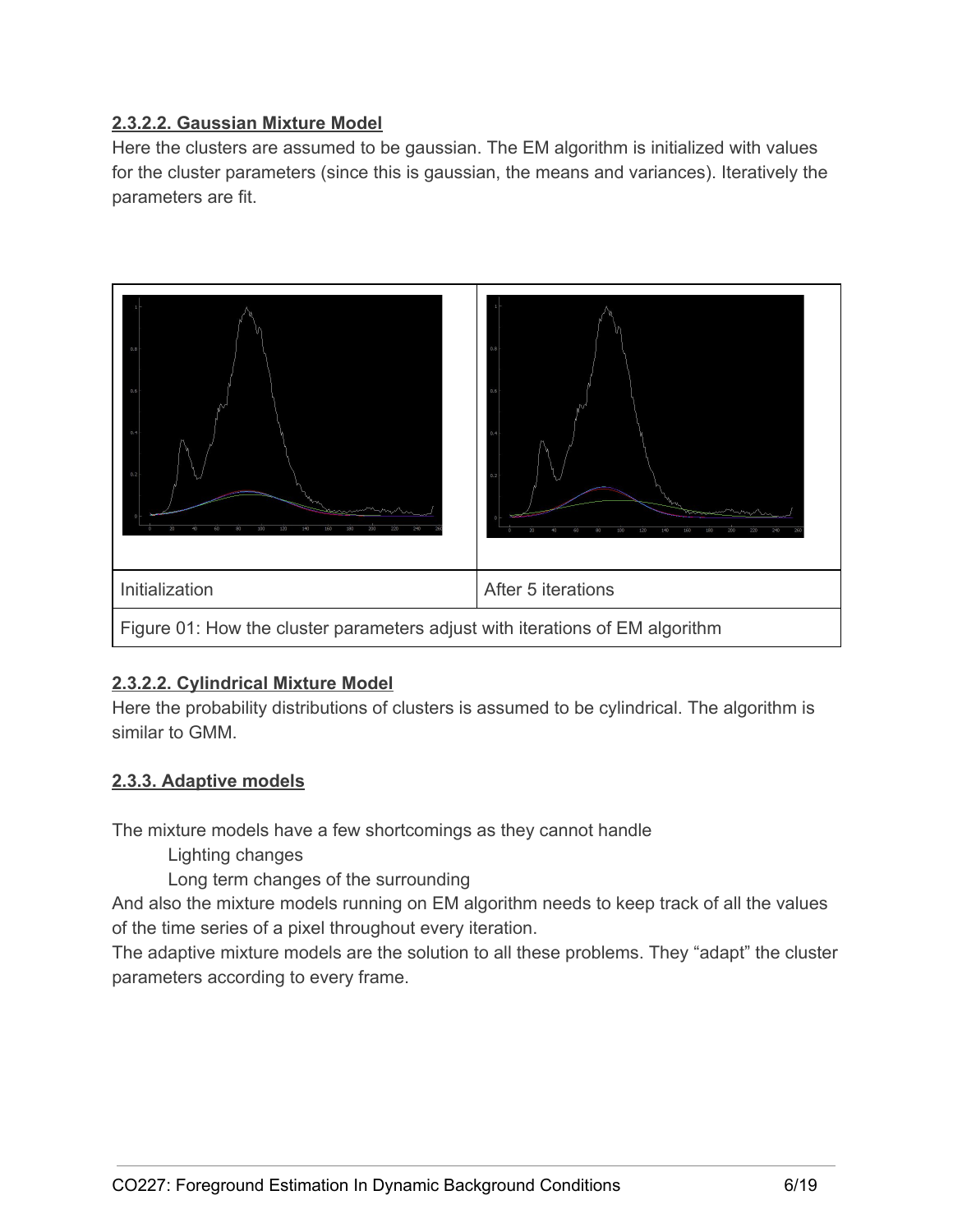## **2.3.3.1 AGMM**

An on-line K-means approximation is used to update the Gaussians.

If a new pixel value, **X<sub>t+1</sub>, can be matched to one of the existing Gaussians (within <b>2.5σ**), that Gaussian's **µ i,t+1** and **σ 2 i,t+1** are updated as follows:

**i**<sub> $\mu_{i,t+1} = (1 - \rho)\mu_{i,t} + \rho X_{t+1}$ </sub>  $\sigma^2_{i,t+1} = (1 - \rho)\sigma^2_{i,t} + \rho(X_{t+1} - \mu_{i,t+1})^2$ where  $\rho = \alpha N$  ( $X$ <sub>t+1</sub>| $\mu$ <sub>i,t</sub>,  $\sigma$ <sup>2</sup><sub>i,t</sub>) and  $\alpha$  is a learning rate.  $\mathbf{i}$ 

AGMM could be further modified adding the following steps. (This was not done in this project.)

Prior weights of all Gaussians are adjusted as follows:

**<u>i**<sub>i,t+1</sub> **=**  $(1 - \alpha)\omega_{i,t} + \alpha(M_{i,t+1})$ </u>

where **M i,t+1 = 1** for the matching Gaussian and **M i,t+1 = 0** for all the others.

If  $\mathsf{X}_{\mathsf{t}^{\mathsf{t}}\mathsf{1}}$  do not match to any of the K existing Gaussians, the least probable distribution is replaced with a new one. Least probably" in the ω/σ sense.

New distribution has  $\boldsymbol{\mu}_{t+1} = \boldsymbol{X}_{t+1}$ , a high variance and a low prior weight.

#### **2.3.3.2 ACMM**

ACMM works same as AGMM but with a cylindrical probability distribution for clusters instead of the spherical ones. The cluster parameters are the radius, length and the orientation of the cylinders.

The cylinder's' radius and length are adapted to the data points in the time series of the pixel just as AGMM is adapting the spheres. The orientation of the cylinder is adapted by using PCA (principal component analysis) technique.

The adaptation takes place as per

$$
L_{k,t}^{2} = (1 - \rho)L_{k,t-1}^{2} + \rho L_{1}^{2},
$$
  

$$
R_{k,t}^{2} = (1 - \rho)R_{k,t-1}^{2} + \rho R_{1}^{2}
$$

Similar to AGMM and here L is the half length of a cylinder, R is the radius of a cylinder.

Here the M, (1 if a data point belongs to a cluster) is taken with the conditions

 $L_1^2$  <  $D_1.L^2$ <sub>k,t-1</sub>  $R_1^2$  <  $D_2.R^2$ <sub>k,t-1</sub>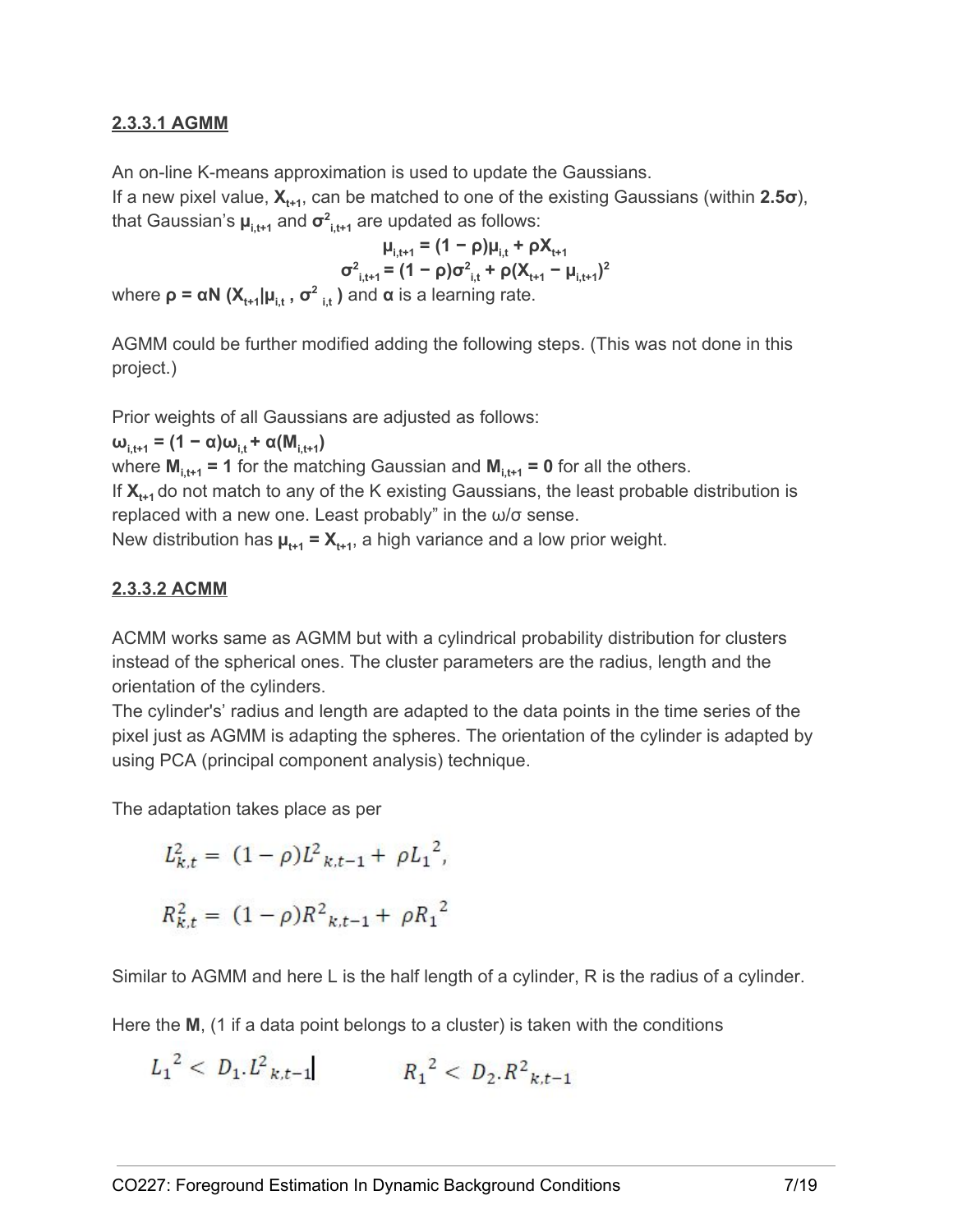# **2.3.4 RPCA**

RPCA decompose matrix D into a low-rank term and a sparse term by solving the following convex problem:

> $\frac{min}{4E}$   $||A||_* + \lambda ||E||_1$ , *s.t.*  $D = A + E$ ,  $\frac{min}{A,E}$  ||A||  $* + \lambda ||E||_1$ , *s.t.*  $D = A +$

where  $\|A\|$   $_{*}$  is the nuclear norm of a matrix,  $\left\|E\right\|_{1}$  denotes the `1 norm of a matrix seen as a long vector, and  $\lambda > 0$  is a parameter. The low-rank and sparse components correspond to the static background and the moving objects, respectively

The lower rank emphasizes that along the time axis two background pixels are linearly dependant since the variation in factors such as light intensity would affect all background pixels similarly.

# **2.3.5 HVS**

Hierarchical video segmentation uses the concept of MST to construct segments. MST's are clustered based on both hard limits and soft limits. By performing the clustering hierarchically it can be made sure that both the spatial localities as well as the colour differences can be given equal weights.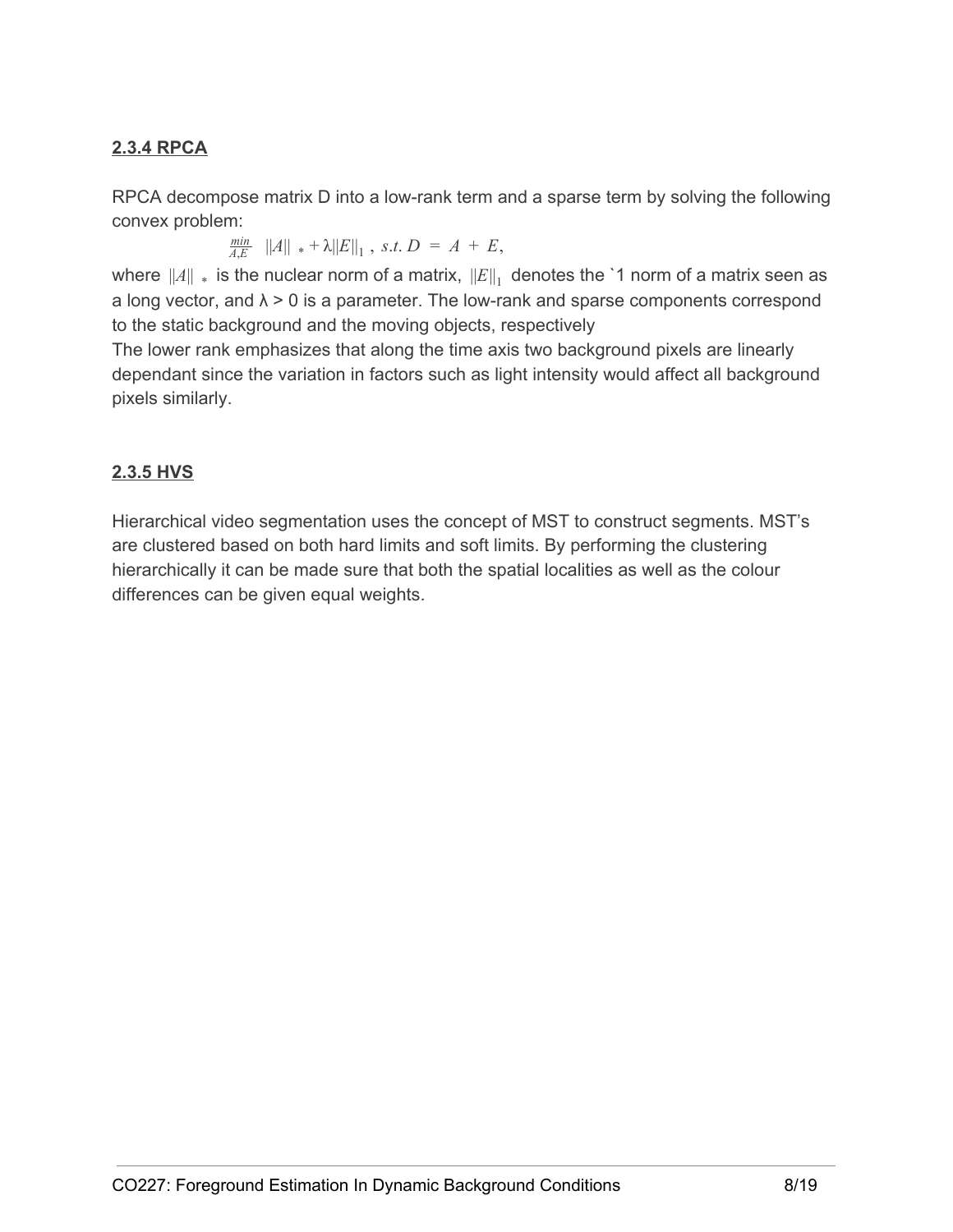# **3. Design and Implementation of the solution**

#### **3.1 Design**

The solution design was done with the help of Literature from IEEE xplore Project meetings with the product owner Scrum meetings Supervisor meetings

#### **3.2. Implementation**

The following were used in the implementation of algorithms

| Programming languages         | Python, MATLAB        |
|-------------------------------|-----------------------|
| Numerical computing packages  | <b>Numpy</b>          |
| Scientific computing packages | Scipy                 |
| <b>Plotters</b>               | Matplotlib, PyQtGraph |
| Code sharing                  | github                |
| Video input output            | opency                |
| Computation                   | Aiken.ce.pdn.ac.lk    |
| Shell application             | python                |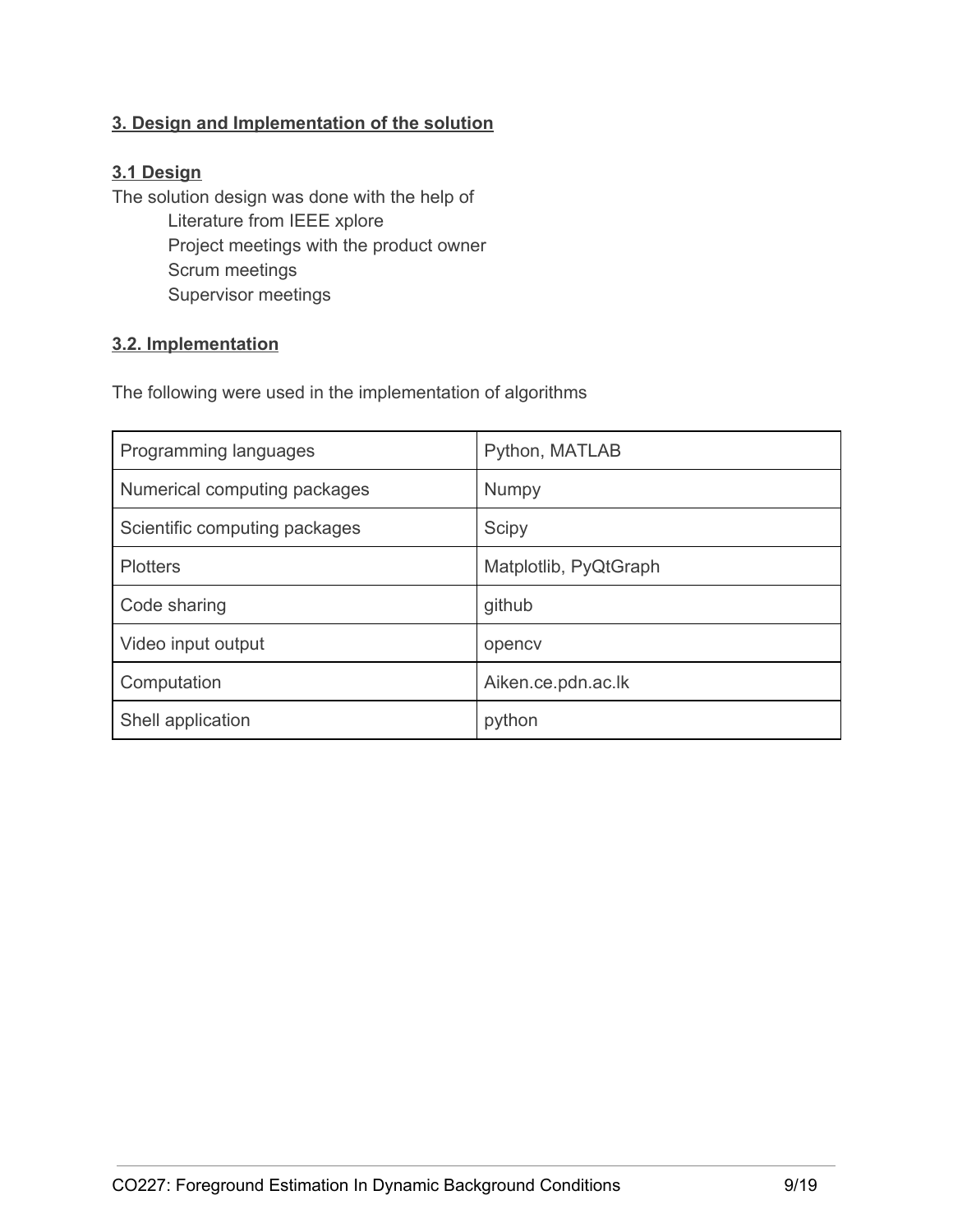# **4. Results**

The project analyzed the performance of all the approaches on a data set with a variety of background and foreground conditions.

The data set used has

Static background Dynamic background Shaking trees Rippling water Foreground objects People **Vehicles Boats** 



The actual foreground and background is below. This is human decision on which part is foreground. A perfect algorithm would have got the same result.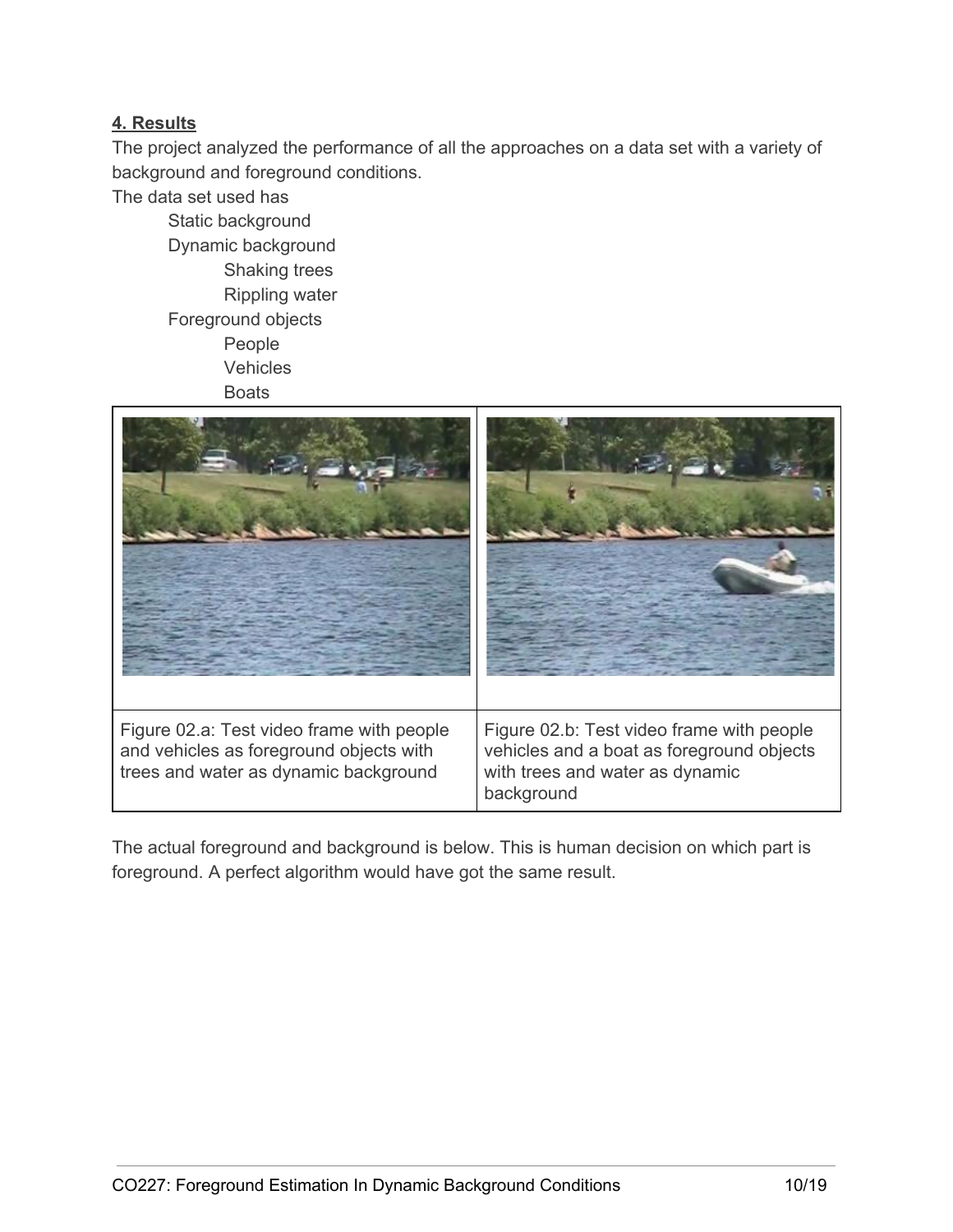

# **4.1 Results from PBAS**

# **4.1.1. Results from PBAS with a static limit for choosing background**

Did not give consistent results for the videos. There was a higher amount of noise in most frames.

# **4.1.2. Results from PBAS choosing background with respect to variance of the behavior**

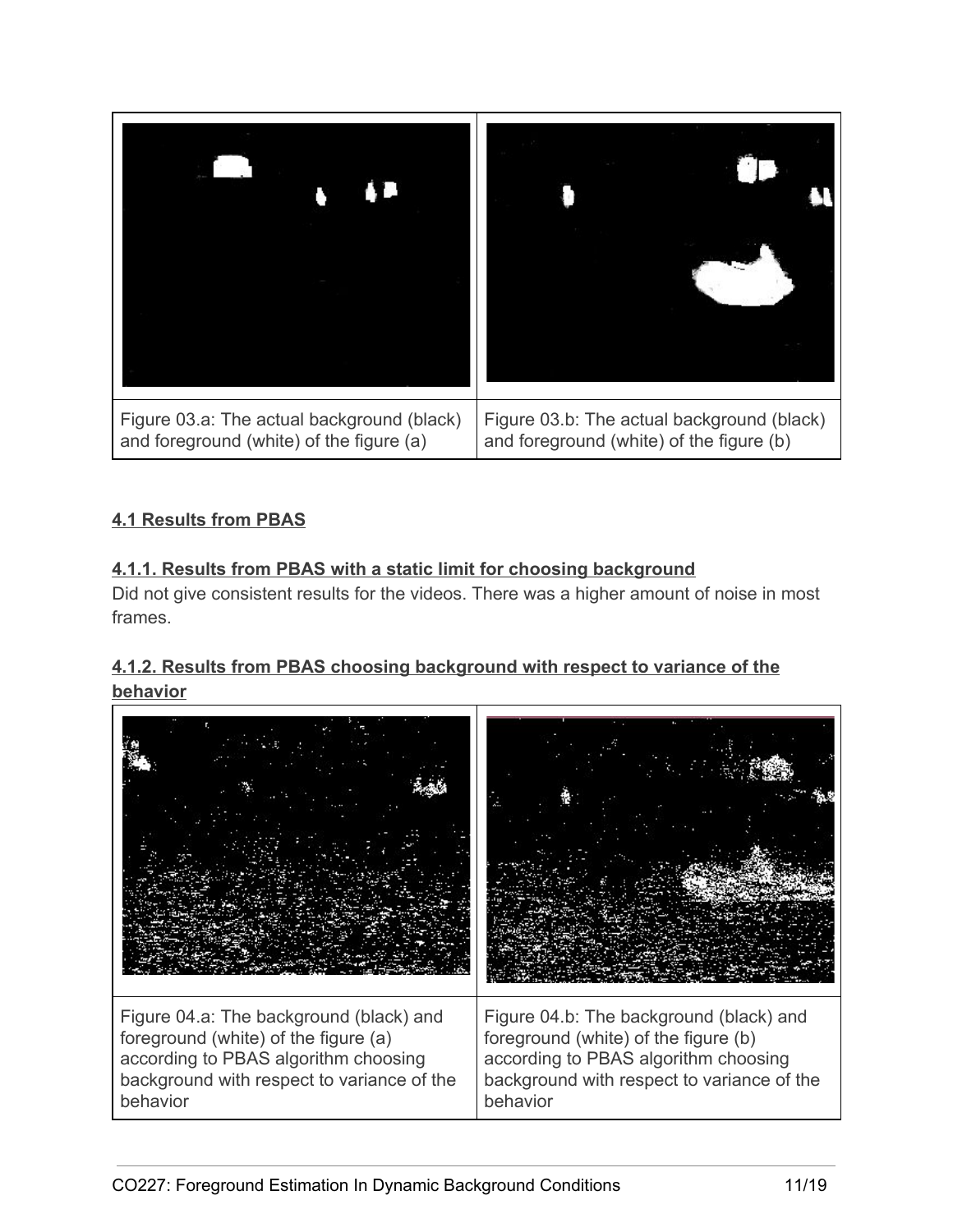# **4.2 Results from GMM**

GMM algorithm with hard limits for variance of clusters in choosing background and foreground.



The other approaches for splitting clusters between background and foreground Normality measure Entropy measure

did not give any good results.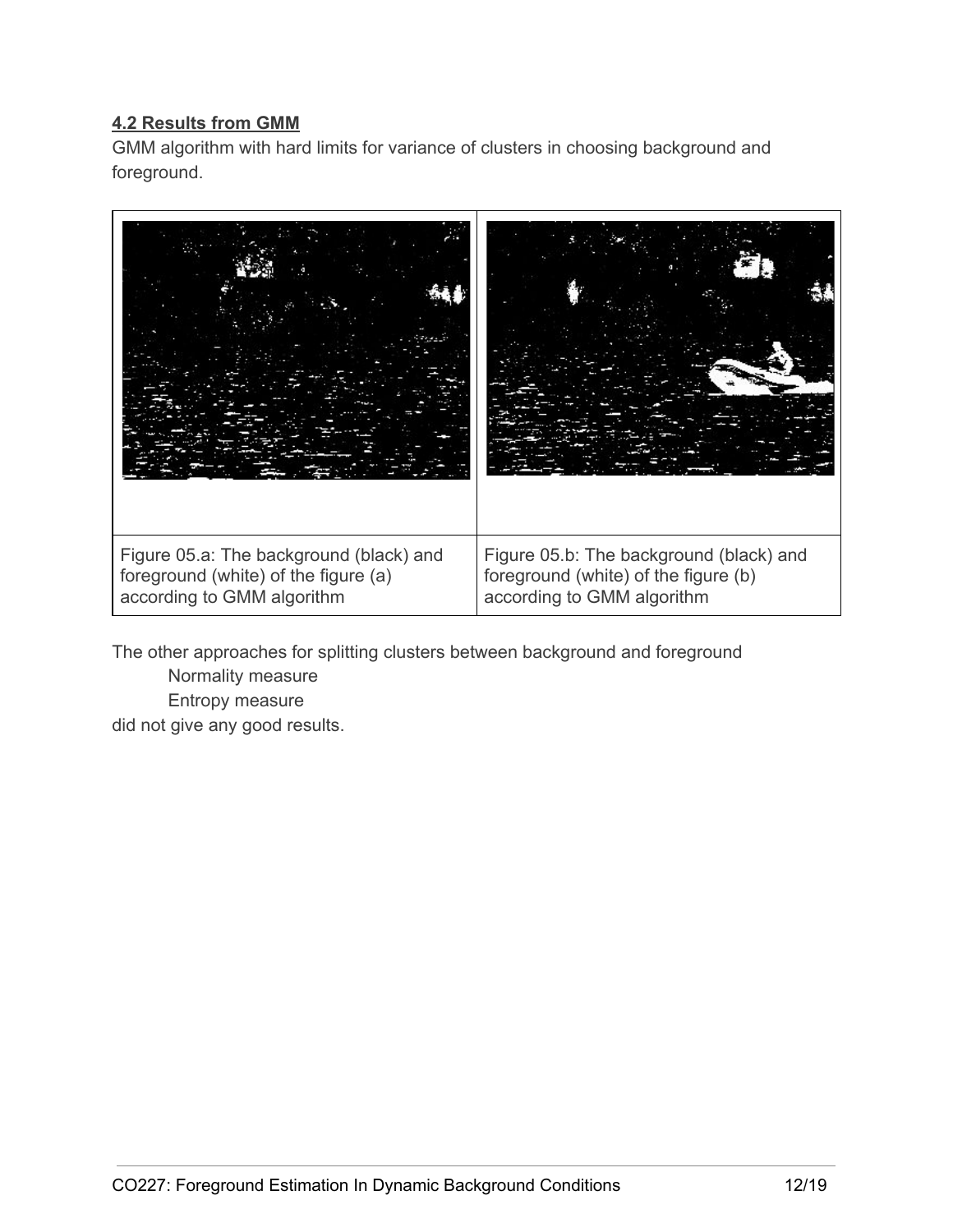#### **4.3. Results from AGMM**

#### **4.3.1. Results from text book AGMM**



## **4.3.1. Results from two layer AGMM**

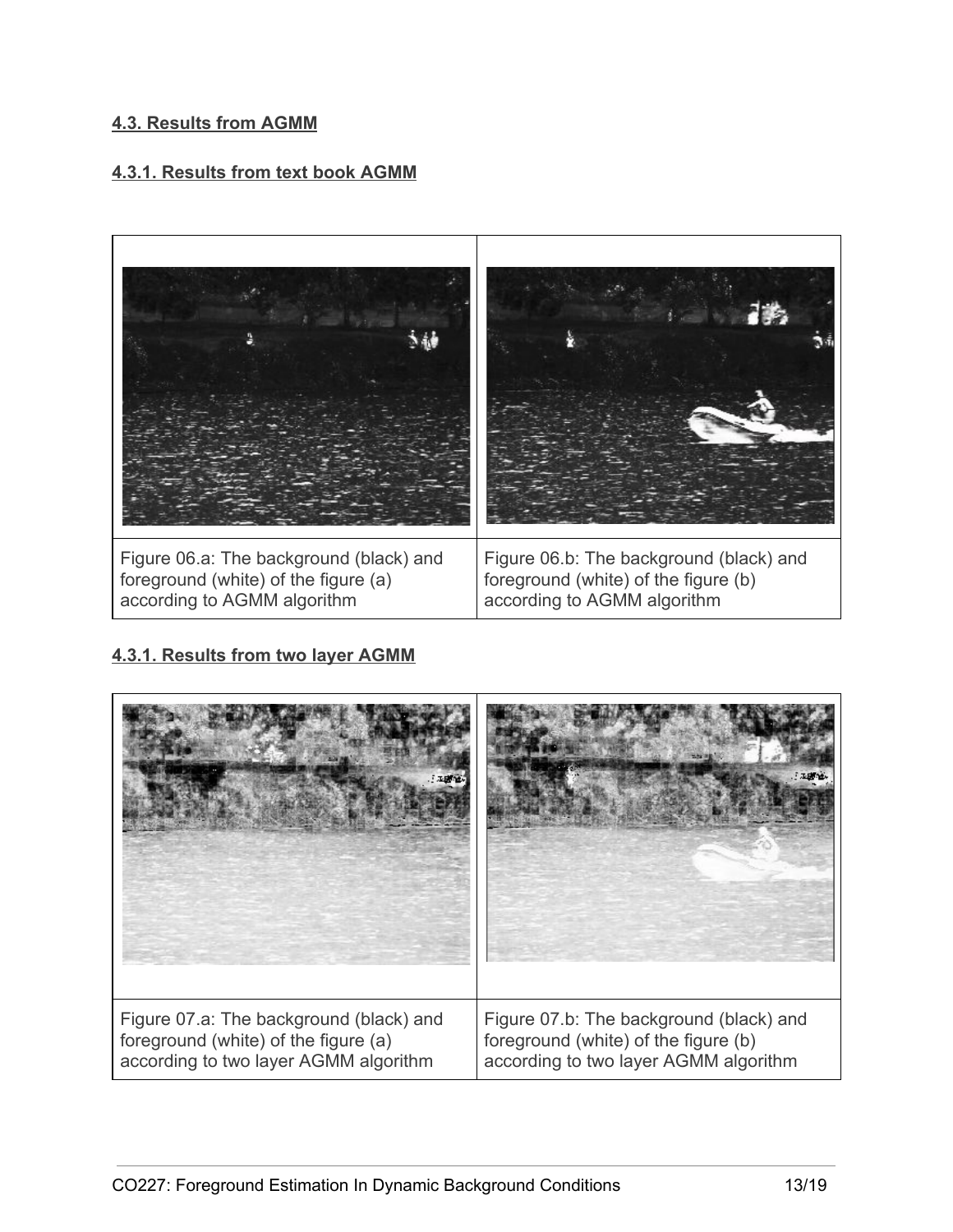# **4.3. Results from ACMM**



## **4.4 Results from HVS**

HVS algorithm could be fine tuned to split the video into different segments. Some segments had foreground objects and some had background. There was minimum overlap of two kinds in any segment.

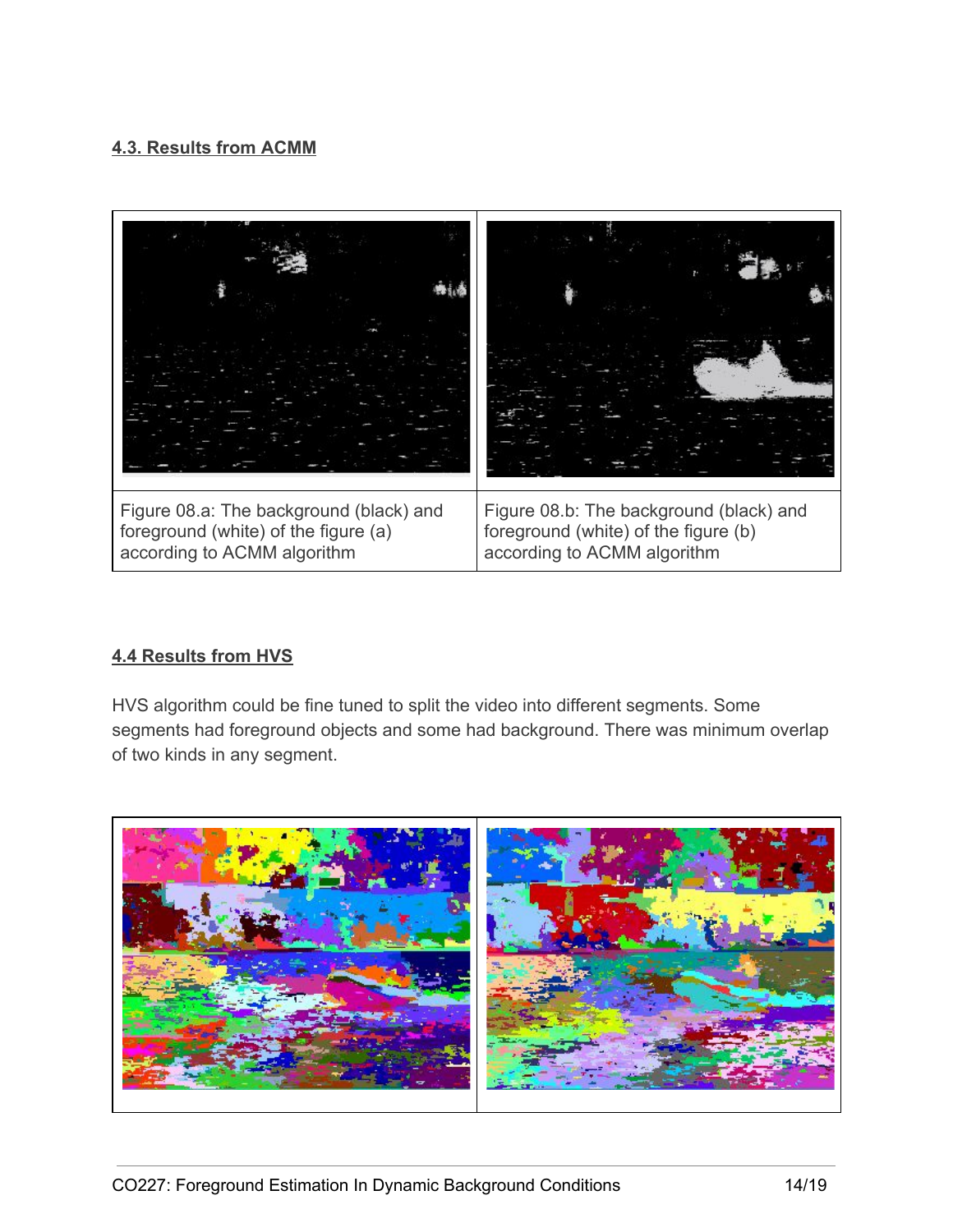

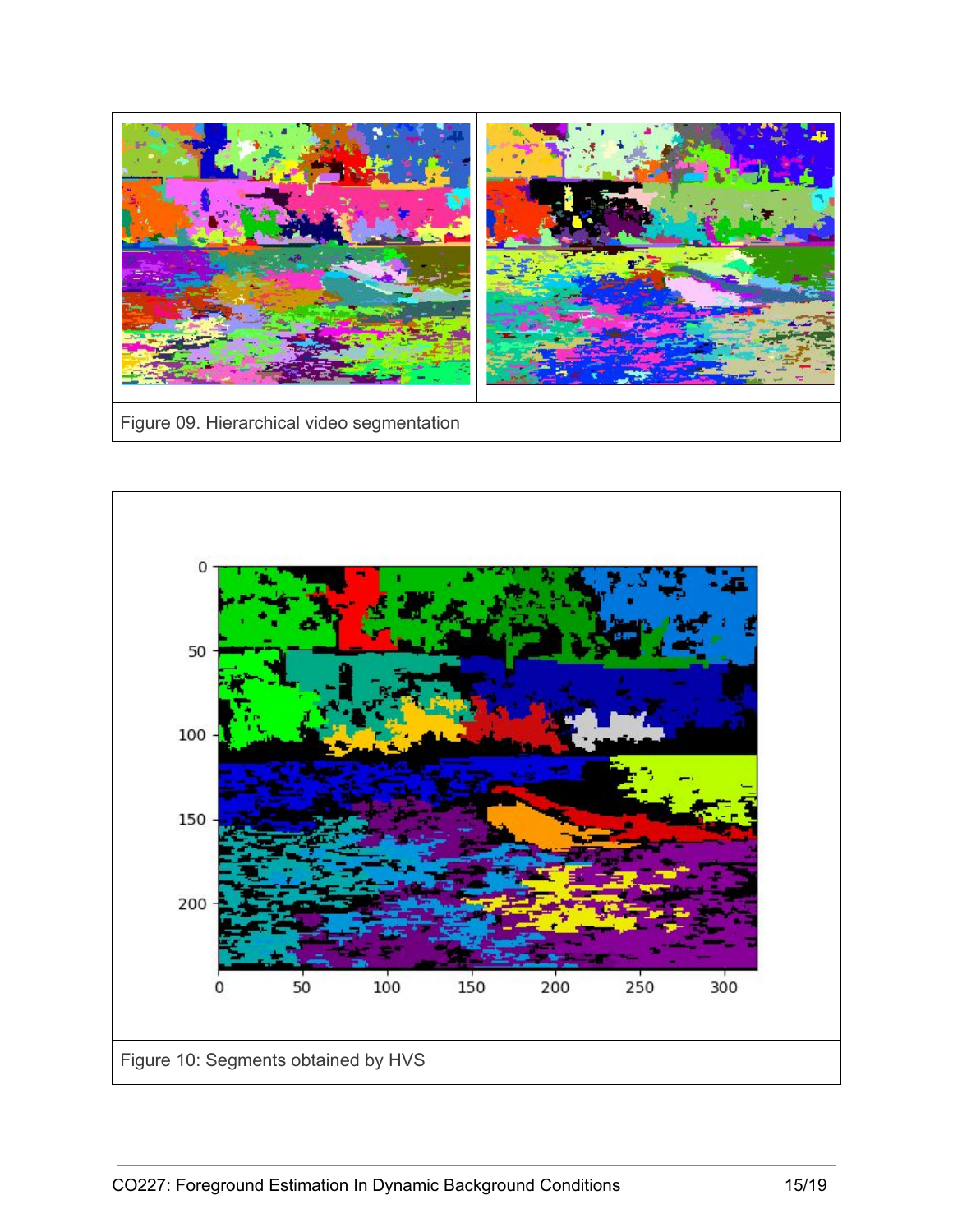# **4.4 Results from RPCA**

Robust principal component analysis decomposes the video into sparse and low rank matrix. But due to the inability to run it in real time and due to performance constraints with longer videos, further analysis was not done.

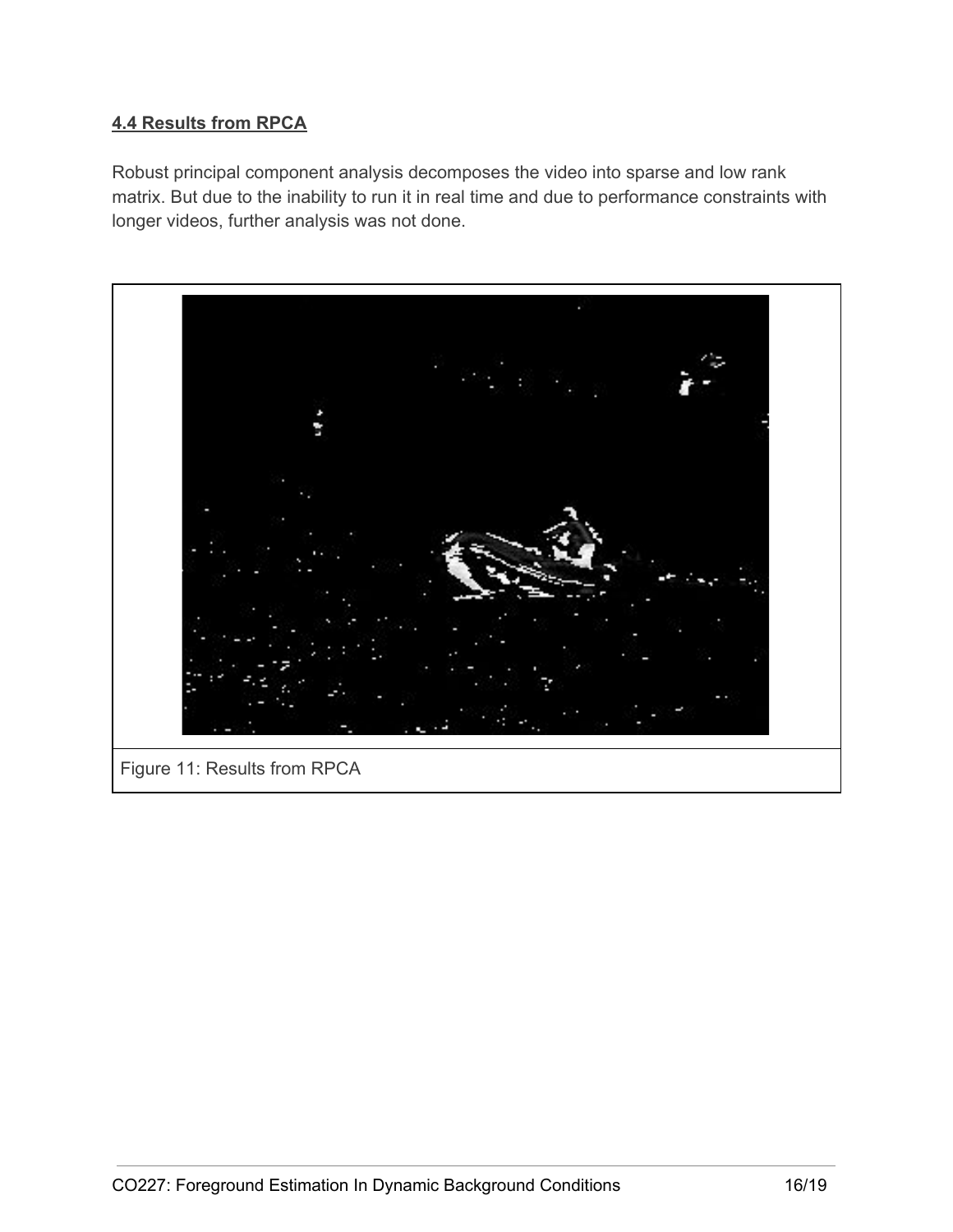# **4.5 Shell application**

A shell application was developed to make it easier for users to try these algorithms on videos. It is capable of taking input videos or taking the webcam as a video input and to output the results from any algorithm. It supports multiple functionalities including tunable parameters, ability to read and write videos and includes algorithms such as GMM, AGMM, AFCMM, RPCA, etc.

A sequence of algorithms specifically hand picked for this video gave the best result. The input was initially processed using AGMM followed by the cylindrical model algorithm and finally applying morphological image processing using gaussian blur and size filters. These parameters can be fine tuned depending on different scenarios.

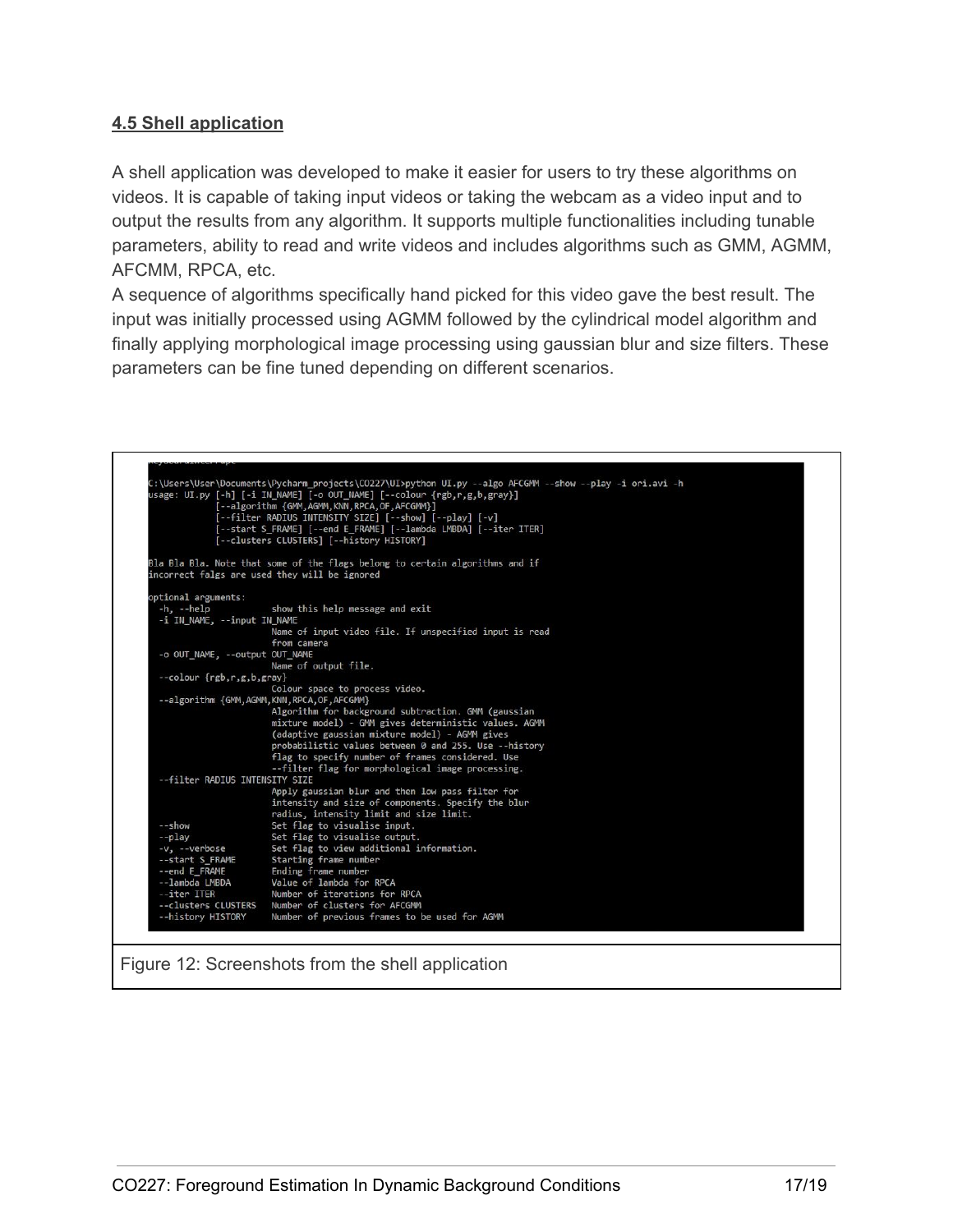# **5. Conclusions and future work**

## **5.1 Conclusions**

The results from all approaches show that,

- PBAS is suitable only for static backgrounds or dynamic backgrounds with minimum changes.
- GMM's cluster classification into foregrounds and backgrounds should be done considering variances. Normality and entropy are not good indicators.
- Adaptive mixture models performs better than EM algorithm in almost every case.
- Two layer GMM is not a good approach.
- Cylindrical models are more accurate than spherical gaussian models when it comes to identifying water as a dynamic background.
- HVS is a good segmentation algorithm for videos but it is difficult to split the segments into background and foreground without other metrics.
- RPCA is accurate but requires huge amounts of RAM and processing time so therefore not a suitable algorithm without high end servers.
- A sequence of algorithms can give a good result for a particular video, but this sequence and the filters to be used can vary from case to case. It is a matter of fine tuning if you want to get a very accurate result for a particular video.
- The shell application makes it easy for users to experiment different algorithms, algorithm sequences and filters on a video.

## **5.2 Future work**

- Parallel implementations of the algorithms.
- To apply a set of algorithms as a sensor fusion instead of a sequence.
- Neural gas and Self Organizing Maps to cluster the time series of a pixel.
- Graph algorithms to do the filtering (Connected component algorithms)
- ObjectFlow to integrate movements in order to separate merging objects.